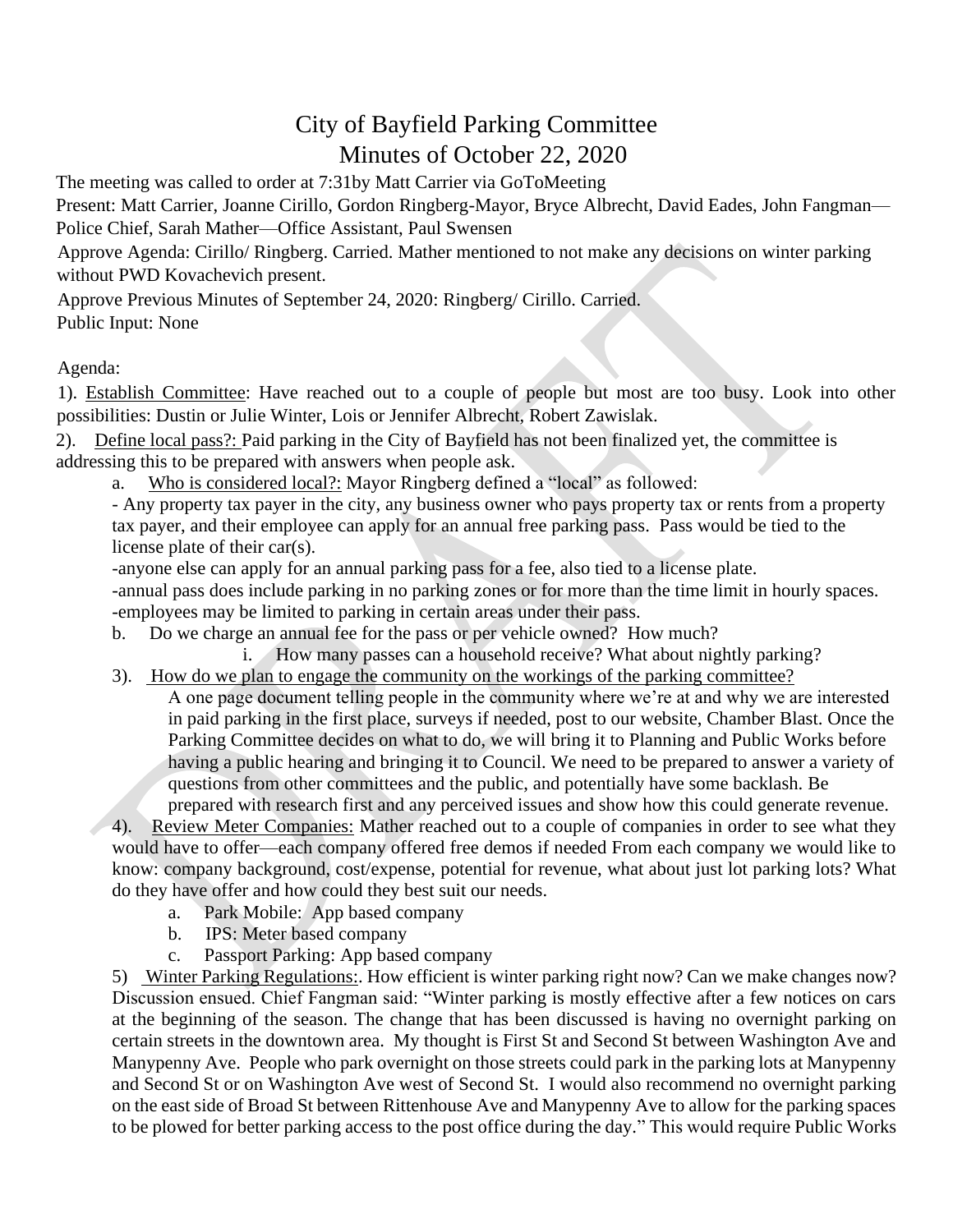to keep parking lots plowed. City staff could reach out to problem areas, lots of people putting snow in the street, special assess business owners? Ordinance would have to go though a review change before enforcement could take place, but a **motion by Ringberg to present the idea to PWD Kovachevich and let Police Chief Fangman and PWD Fangmandecide have authority on what to present to the public this year for winter parking—keep it the same or change to lots. Seconded by Cirillo.**

For next meeting: "Zones", "Locals", winter parking, Galazen lot letter (Gordy, Tom, Sarah), Letter to residents about financial needs in the City and why we are considering paid parking (Matt), Mather will send out previous downtown area map and designs.

Set next meeting: November 16, 2020 7:30 am Adjournment: Cirillo/ Ringberg.